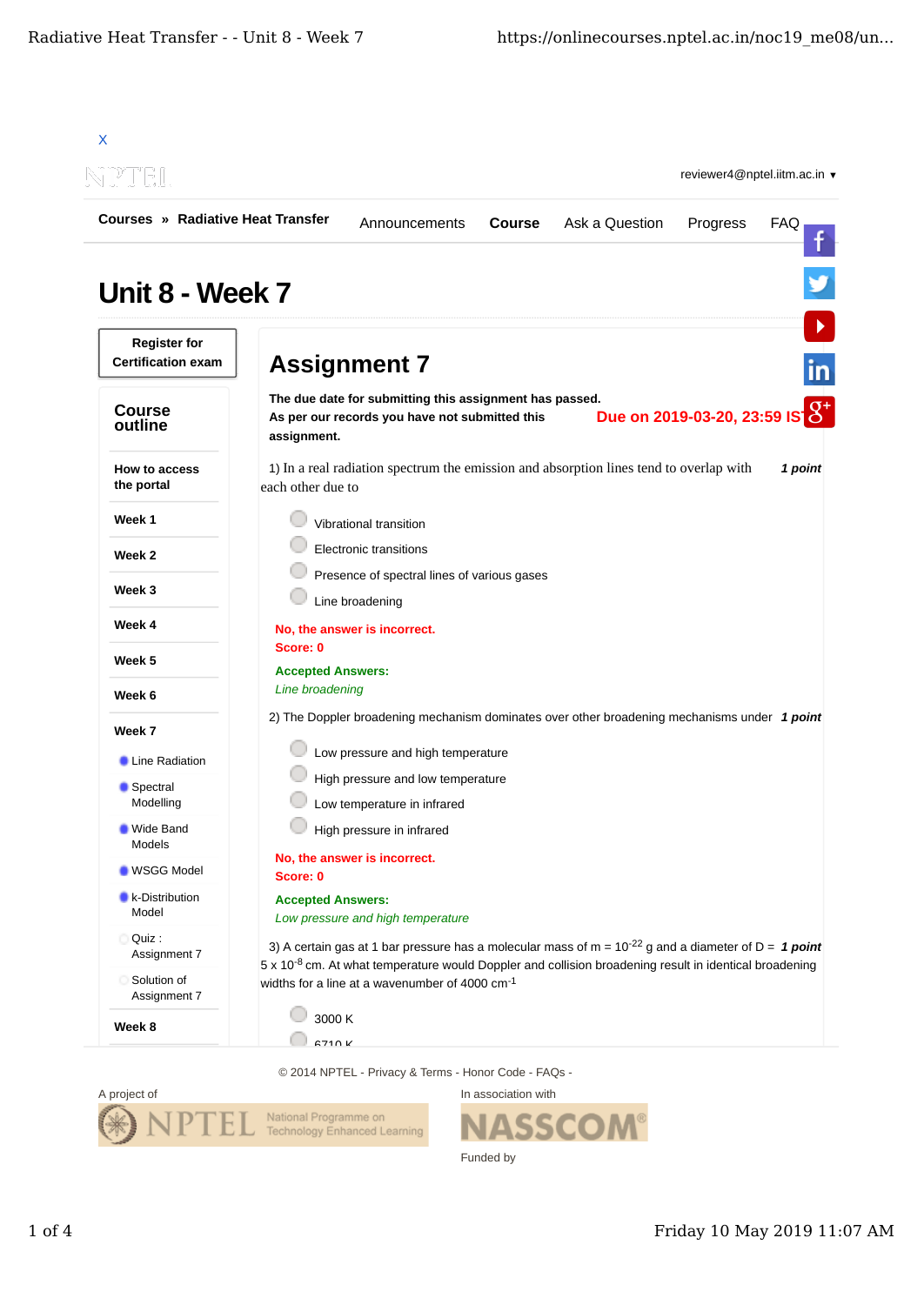| Ministry of Human Resource De<br>4) If in O <sub>2</sub> the Doppler half width for a spectral line at 1000 cm <sup>-1</sup> is measured to be 0.002 cm <sup>-1</sup> , 1 point<br>then the approximate temperature of the gas is<br>800 K<br>500 K<br>1000 K<br>2000 K<br>No, the answer is incorrect.<br>Score: 0<br><b>Accepted Answers:</b><br>1000 K<br>5) If the pressure of a certain gas is increased to two times keeping all other parameters<br>same, its collision half width will<br>Increase by two times<br>Decrease by two times<br>Does not depend on pressure<br>Increase by four times<br>No, the answer is incorrect.<br>Score: 0<br><b>Accepted Answers:</b><br>Increase by two times<br>6) For a certain gas sample the spectrally averaged emissivity of a narrow band with 1.0 m<br>1 point<br>path length is found to be 0.9. Assuming the absorption lines are weak, uniformly spaced $(d = 0.001)$<br>µm) and are of uniform strength. The line strength is<br>$\frac{1}{2}$ 2.302 x 10 <sup>-8</sup> m<br>$\vert$ 1.435 x 10 <sup>-9</sup> m<br>$2.302 \times 10^{-9}$ m<br>$1.435 \times 10^{-8}$ m |
|----------------------------------------------------------------------------------------------------------------------------------------------------------------------------------------------------------------------------------------------------------------------------------------------------------------------------------------------------------------------------------------------------------------------------------------------------------------------------------------------------------------------------------------------------------------------------------------------------------------------------------------------------------------------------------------------------------------------------------------------------------------------------------------------------------------------------------------------------------------------------------------------------------------------------------------------------------------------------------------------------------------------------------------------------------------------------------------------------------------------------------|
|                                                                                                                                                                                                                                                                                                                                                                                                                                                                                                                                                                                                                                                                                                                                                                                                                                                                                                                                                                                                                                                                                                                                  |
|                                                                                                                                                                                                                                                                                                                                                                                                                                                                                                                                                                                                                                                                                                                                                                                                                                                                                                                                                                                                                                                                                                                                  |
|                                                                                                                                                                                                                                                                                                                                                                                                                                                                                                                                                                                                                                                                                                                                                                                                                                                                                                                                                                                                                                                                                                                                  |
| $\mathbf{f}$                                                                                                                                                                                                                                                                                                                                                                                                                                                                                                                                                                                                                                                                                                                                                                                                                                                                                                                                                                                                                                                                                                                     |
|                                                                                                                                                                                                                                                                                                                                                                                                                                                                                                                                                                                                                                                                                                                                                                                                                                                                                                                                                                                                                                                                                                                                  |
| $\mathbf{D}$                                                                                                                                                                                                                                                                                                                                                                                                                                                                                                                                                                                                                                                                                                                                                                                                                                                                                                                                                                                                                                                                                                                     |
|                                                                                                                                                                                                                                                                                                                                                                                                                                                                                                                                                                                                                                                                                                                                                                                                                                                                                                                                                                                                                                                                                                                                  |
|                                                                                                                                                                                                                                                                                                                                                                                                                                                                                                                                                                                                                                                                                                                                                                                                                                                                                                                                                                                                                                                                                                                                  |
| $1 p c \overline{1} \overline{1}$                                                                                                                                                                                                                                                                                                                                                                                                                                                                                                                                                                                                                                                                                                                                                                                                                                                                                                                                                                                                                                                                                                |
|                                                                                                                                                                                                                                                                                                                                                                                                                                                                                                                                                                                                                                                                                                                                                                                                                                                                                                                                                                                                                                                                                                                                  |
|                                                                                                                                                                                                                                                                                                                                                                                                                                                                                                                                                                                                                                                                                                                                                                                                                                                                                                                                                                                                                                                                                                                                  |
|                                                                                                                                                                                                                                                                                                                                                                                                                                                                                                                                                                                                                                                                                                                                                                                                                                                                                                                                                                                                                                                                                                                                  |
|                                                                                                                                                                                                                                                                                                                                                                                                                                                                                                                                                                                                                                                                                                                                                                                                                                                                                                                                                                                                                                                                                                                                  |
|                                                                                                                                                                                                                                                                                                                                                                                                                                                                                                                                                                                                                                                                                                                                                                                                                                                                                                                                                                                                                                                                                                                                  |
|                                                                                                                                                                                                                                                                                                                                                                                                                                                                                                                                                                                                                                                                                                                                                                                                                                                                                                                                                                                                                                                                                                                                  |
|                                                                                                                                                                                                                                                                                                                                                                                                                                                                                                                                                                                                                                                                                                                                                                                                                                                                                                                                                                                                                                                                                                                                  |
|                                                                                                                                                                                                                                                                                                                                                                                                                                                                                                                                                                                                                                                                                                                                                                                                                                                                                                                                                                                                                                                                                                                                  |
|                                                                                                                                                                                                                                                                                                                                                                                                                                                                                                                                                                                                                                                                                                                                                                                                                                                                                                                                                                                                                                                                                                                                  |
|                                                                                                                                                                                                                                                                                                                                                                                                                                                                                                                                                                                                                                                                                                                                                                                                                                                                                                                                                                                                                                                                                                                                  |
|                                                                                                                                                                                                                                                                                                                                                                                                                                                                                                                                                                                                                                                                                                                                                                                                                                                                                                                                                                                                                                                                                                                                  |
|                                                                                                                                                                                                                                                                                                                                                                                                                                                                                                                                                                                                                                                                                                                                                                                                                                                                                                                                                                                                                                                                                                                                  |
|                                                                                                                                                                                                                                                                                                                                                                                                                                                                                                                                                                                                                                                                                                                                                                                                                                                                                                                                                                                                                                                                                                                                  |
| No, the answer is incorrect.                                                                                                                                                                                                                                                                                                                                                                                                                                                                                                                                                                                                                                                                                                                                                                                                                                                                                                                                                                                                                                                                                                     |
| Score: 0                                                                                                                                                                                                                                                                                                                                                                                                                                                                                                                                                                                                                                                                                                                                                                                                                                                                                                                                                                                                                                                                                                                         |
| <b>Accepted Answers:</b><br>$2.302 \times 10^{-9}$ m                                                                                                                                                                                                                                                                                                                                                                                                                                                                                                                                                                                                                                                                                                                                                                                                                                                                                                                                                                                                                                                                             |
| 7) The narrow band emissivity of a certain gas sample with 1.0 m path length is calculated<br>1 point<br>with the Malkmus and Goody model. Assuming $t=0.5$ and $\beta=0.5$ , the difference between the emissivity<br>as calculated with the two models is                                                                                                                                                                                                                                                                                                                                                                                                                                                                                                                                                                                                                                                                                                                                                                                                                                                                      |
|                                                                                                                                                                                                                                                                                                                                                                                                                                                                                                                                                                                                                                                                                                                                                                                                                                                                                                                                                                                                                                                                                                                                  |
| $\bigcirc$ 0.001                                                                                                                                                                                                                                                                                                                                                                                                                                                                                                                                                                                                                                                                                                                                                                                                                                                                                                                                                                                                                                                                                                                 |
| $\Box$ 0.053                                                                                                                                                                                                                                                                                                                                                                                                                                                                                                                                                                                                                                                                                                                                                                                                                                                                                                                                                                                                                                                                                                                     |
| $\bigcirc$ 0.010                                                                                                                                                                                                                                                                                                                                                                                                                                                                                                                                                                                                                                                                                                                                                                                                                                                                                                                                                                                                                                                                                                                 |
| 0.031                                                                                                                                                                                                                                                                                                                                                                                                                                                                                                                                                                                                                                                                                                                                                                                                                                                                                                                                                                                                                                                                                                                            |
| No, the answer is incorrect.<br>Score: 0                                                                                                                                                                                                                                                                                                                                                                                                                                                                                                                                                                                                                                                                                                                                                                                                                                                                                                                                                                                                                                                                                         |
| <b>Accepted Answers:</b>                                                                                                                                                                                                                                                                                                                                                                                                                                                                                                                                                                                                                                                                                                                                                                                                                                                                                                                                                                                                                                                                                                         |
| 0.031                                                                                                                                                                                                                                                                                                                                                                                                                                                                                                                                                                                                                                                                                                                                                                                                                                                                                                                                                                                                                                                                                                                            |
| 8) For a fictitious gas the cumulative narrow-band k-distribution varies linearly as $k = 0.2g +$<br>1 point<br>$0.05$ cm <sup>-1</sup> , the transmissivity of 1 cm column of this fictitious gas is                                                                                                                                                                                                                                                                                                                                                                                                                                                                                                                                                                                                                                                                                                                                                                                                                                                                                                                            |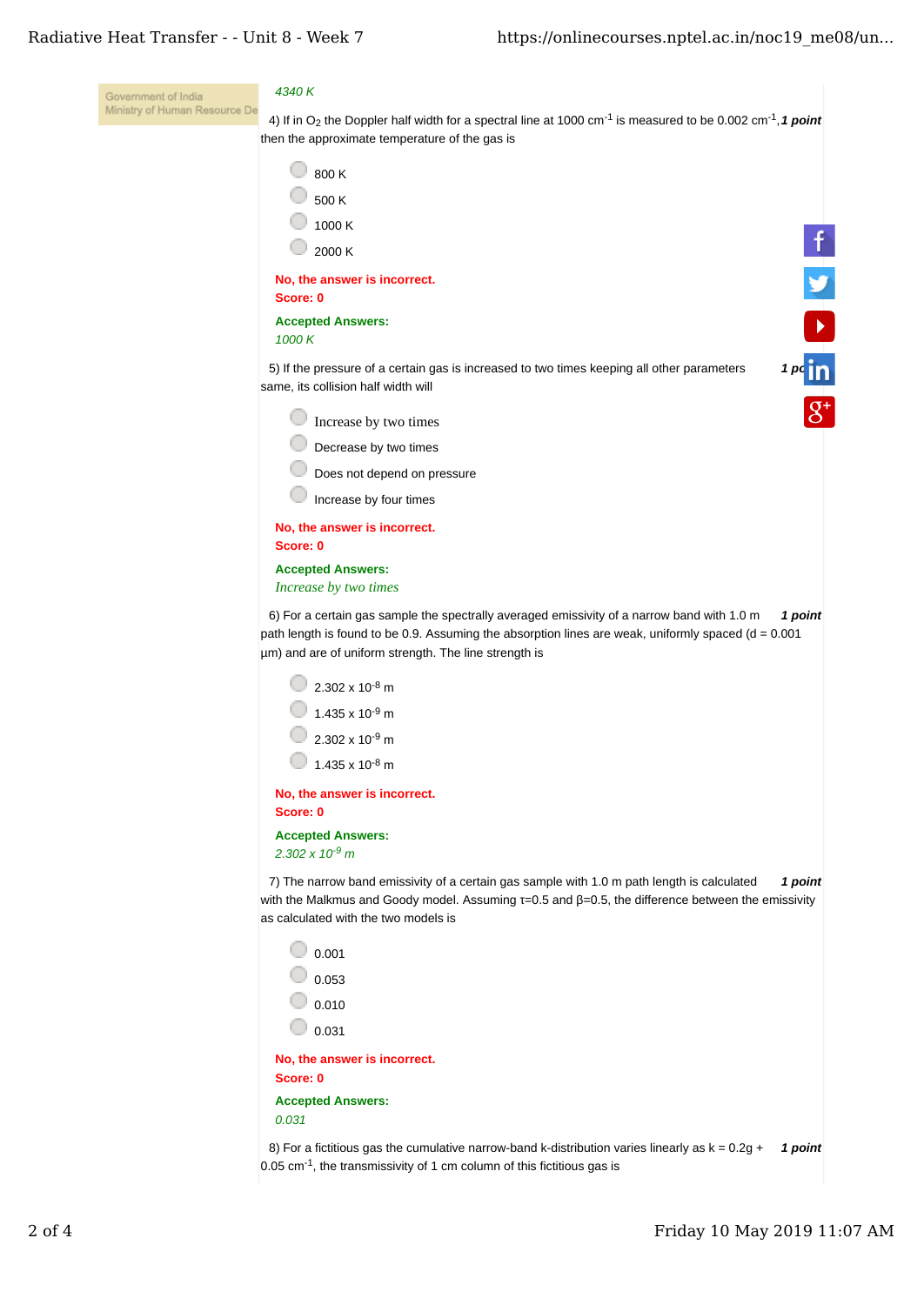| <b>Accepted Answers:</b><br>0.2744                                                                                                                                                                        |         |
|-----------------------------------------------------------------------------------------------------------------------------------------------------------------------------------------------------------|---------|
|                                                                                                                                                                                                           |         |
| No, the answer is incorrect.<br>Score: 0                                                                                                                                                                  |         |
| 0.2744                                                                                                                                                                                                    |         |
| 0.3291                                                                                                                                                                                                    |         |
| $\frac{1}{0.7498}$                                                                                                                                                                                        |         |
| 0.2838                                                                                                                                                                                                    |         |
| $K_1$ =0.267 m <sup>-1</sup> , $K_2$ =4.65 m <sup>-1</sup> , $K_3$ =71.7 m <sup>-1</sup><br>$K_0 = 0$ ,                                                                                                   |         |
| $\alpha_0 = 0.466$ , $\alpha_1 = 0.337$ , $\alpha_2 = 0.159$ , $\alpha_3 = 0.038$                                                                                                                         |         |
| Assume the following values of coefficients for the mixture,                                                                                                                                              |         |
| 10Calculate the emissivity of a 1 m thick gas layer using the weighted-sum-of-gray-gases<br>(WSGG) model:                                                                                                 | 1 point |
| 2 %                                                                                                                                                                                                       |         |
| <b>Accepted Answers:</b>                                                                                                                                                                                  |         |
| No, the answer is incorrect.<br>Score: 0                                                                                                                                                                  |         |
| 1 %                                                                                                                                                                                                       |         |
| 10%                                                                                                                                                                                                       |         |
| 2%                                                                                                                                                                                                        |         |
| $0.1\%$                                                                                                                                                                                                   |         |
|                                                                                                                                                                                                           |         |
| Assume overlap parameter $\beta$ = 0.211, Band strength $\alpha$ = 41.2 cm <sup>-1</sup> /(g/m <sup>2</sup> ) and correction parameter<br>$\omega$ = 56.4 cm <sup>-1</sup>                                |         |
| fraction of water-vapor in the test section is (use exponential wide band model):                                                                                                                         |         |
| in an isothermal 10 cm cube test section is to be determined experimentally by measuring the total<br>band absorptance of its 6.3 µm band. If the total band absorptance was found to b 0.964, the volume | ▶       |
| 9) The concentration of water vapor in an air-water vapor mixture (at 3 atm, 600 K) contained 1 $pc$                                                                                                      |         |
| 0.8621                                                                                                                                                                                                    |         |
| Score: 0<br><b>Accepted Answers:</b>                                                                                                                                                                      |         |
| No, the answer is incorrect.                                                                                                                                                                              |         |
| 0.0232                                                                                                                                                                                                    |         |
| 0.9417                                                                                                                                                                                                    |         |
| 0.8621                                                                                                                                                                                                    |         |
|                                                                                                                                                                                                           |         |

Previous Page National According End